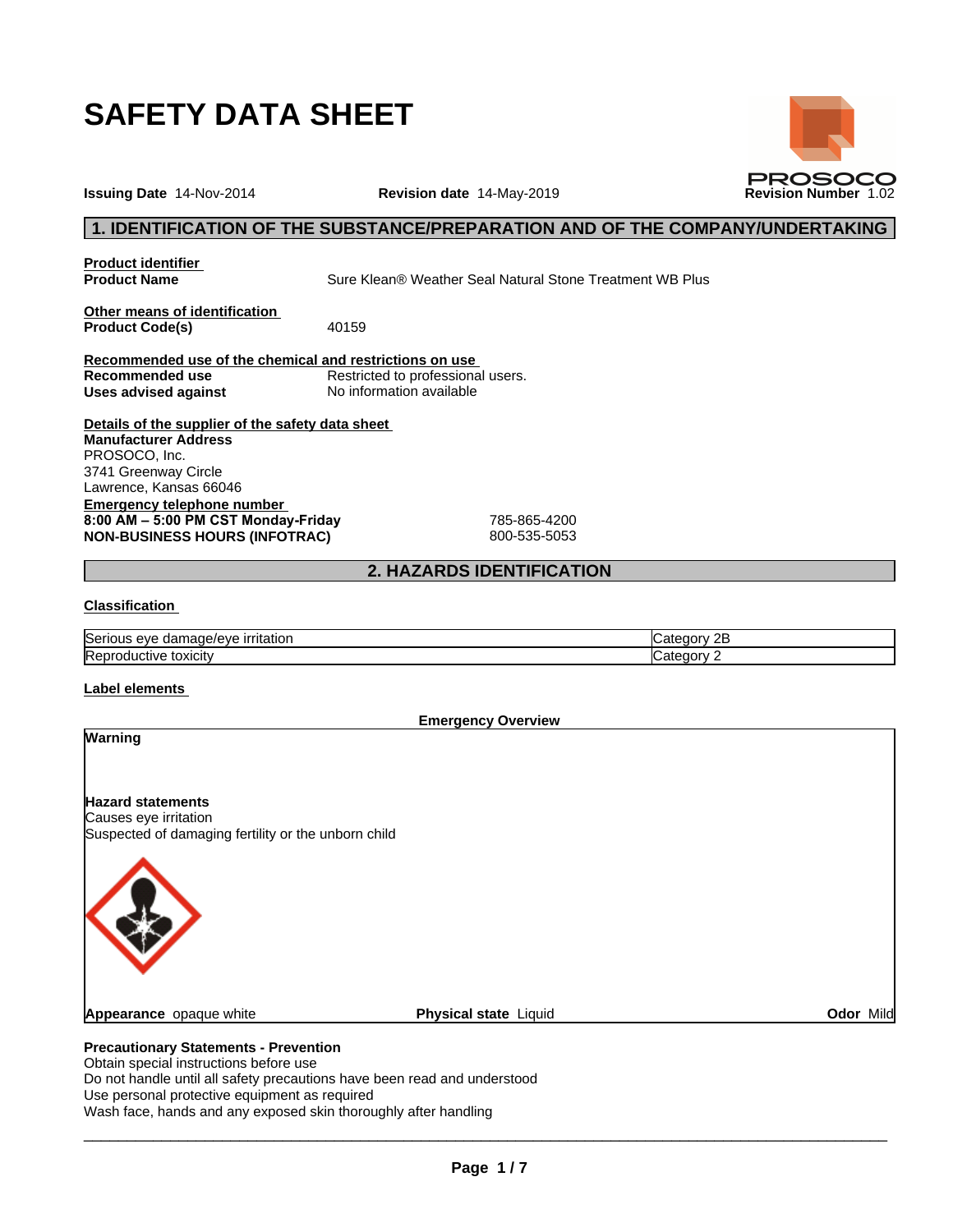#### **Precautionary Statements - Response**

IF exposed or concerned: Get medical advice/attention IF IN EYES: Rinse cautiously with water for several minutes. Remove contact lenses, if present and easy to do. Continue rinsing If eye irritation persists: Get medical advice/attention

 $\overline{\phantom{a}}$  ,  $\overline{\phantom{a}}$  ,  $\overline{\phantom{a}}$  ,  $\overline{\phantom{a}}$  ,  $\overline{\phantom{a}}$  ,  $\overline{\phantom{a}}$  ,  $\overline{\phantom{a}}$  ,  $\overline{\phantom{a}}$  ,  $\overline{\phantom{a}}$  ,  $\overline{\phantom{a}}$  ,  $\overline{\phantom{a}}$  ,  $\overline{\phantom{a}}$  ,  $\overline{\phantom{a}}$  ,  $\overline{\phantom{a}}$  ,  $\overline{\phantom{a}}$  ,  $\overline{\phantom{a}}$ 

## **Precautionary Statements - Storage**

Store locked up

#### **Precautionary Statements - Disposal**

Dispose of contents/container to an approved waste disposal plant

#### **Hazards not otherwise classified (HNOC)**

#### **Other information**

• Causes mild skin irritation

14% of the mixture consists of ingredient(s) of unknown toxicity

## **3. COMPOSITION/INFORMATION ON INGREDIENTS**

| <b>Chemical name</b>               | CAS No.     | Weight-%                 | <b>Trade Secret</b> |
|------------------------------------|-------------|--------------------------|---------------------|
| Water                              | 7732-18-5   | $60 - 100$               |                     |
| Trade Secret                       | Proprietary | $3 - i$                  |                     |
| Aminofunctinal Polydimethysiloxane | Proprietary | - 5                      |                     |
| octamethyl cyclotetrasiloxane      | 556-67-2    | $\overline{\phantom{0}}$ |                     |

\* The exact percentage (concentration) ofcomposition has been withheld as a trade secret.

## **4. FIRST AID MEASURES**

## **Description of first aid measures**

| Eye contact                                                                | Rinse thoroughly with plenty of water for at least 15 minutes, lifting lower and upper eyelids.<br>Consult a physician. |  |  |
|----------------------------------------------------------------------------|-------------------------------------------------------------------------------------------------------------------------|--|--|
| <b>Skin Contact</b>                                                        | Wash off immediately with plenty of water. If skin irritation persists, call a physician.                               |  |  |
| <b>Inhalation</b>                                                          | Remove to fresh air. If symptoms persist, call a physician.                                                             |  |  |
| Ingestion                                                                  | Do NOT induce vomiting. Rinse mouth. Drink plenty of water. If symptoms persist, call a<br>physician.                   |  |  |
| Most important symptoms and effects, both acute and delayed                |                                                                                                                         |  |  |
| <b>Symptoms</b>                                                            | Causes eye irritation. May cause skin irritation.                                                                       |  |  |
| Indication of any immediate medical attention and special treatment needed |                                                                                                                         |  |  |
| Note to physicians                                                         | Treat symptomatically.                                                                                                  |  |  |
|                                                                            |                                                                                                                         |  |  |

## **5. FIRE-FIGHTING MEASURES**

## **Suitable Extinguishing Media**

Use extinguishing measures that are appropriate to local circumstances and the surrounding environment.

**Unsuitable Extinguishing Media** Caution: Use of water spray when fighting fire may be inefficient.

## **Specific hazards arising from the chemical**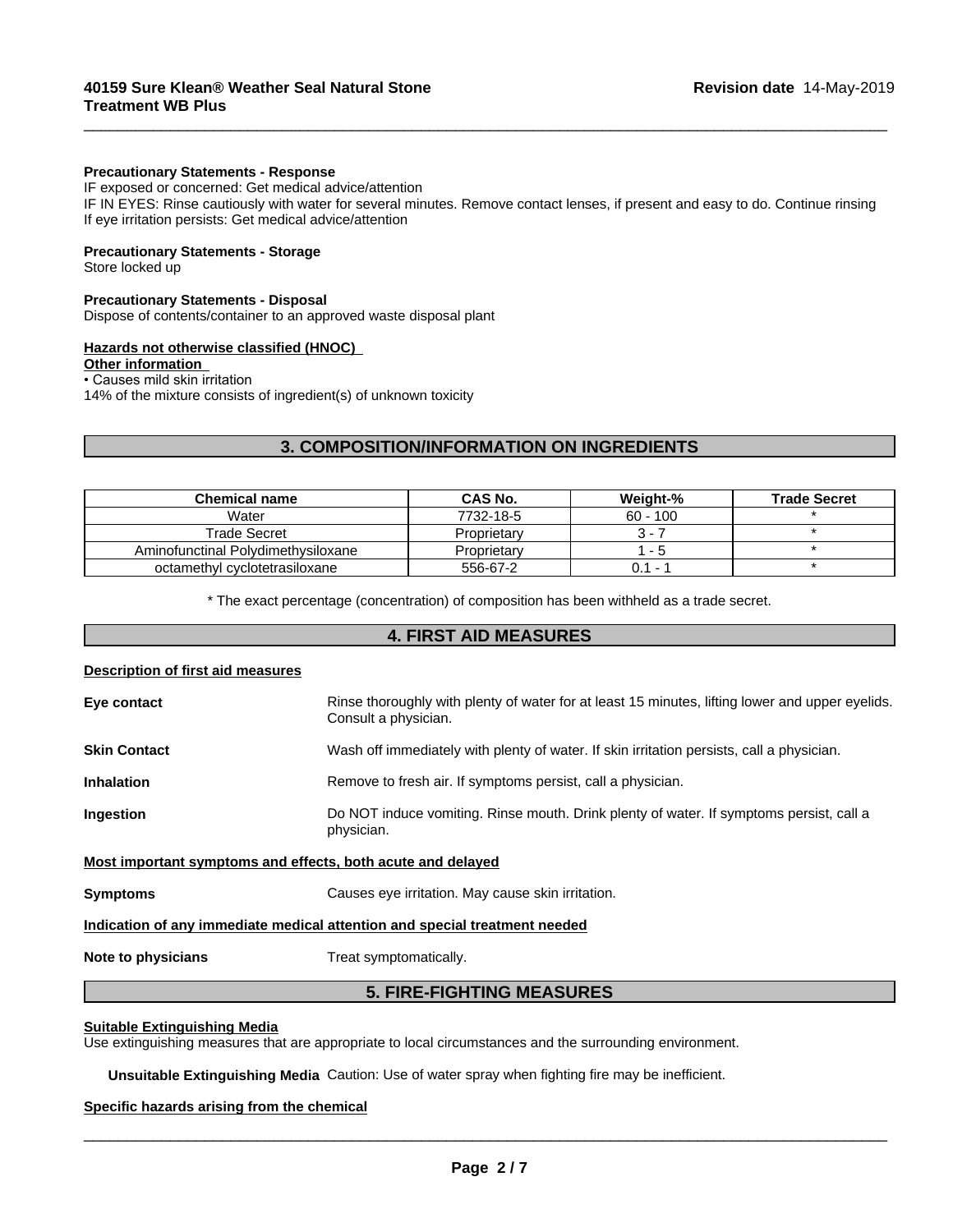No information available.

#### **Protective equipment and precautions for firefighters**

As in any fire, wear self-contained breathing apparatus pressure-demand, MSHA/NIOSH (approved or equivalent) and full protective gear.

|                                                              | <b>6. ACCIDENTAL RELEASE MEASURES</b>                                                                                                                                                                                                                                                                                            |
|--------------------------------------------------------------|----------------------------------------------------------------------------------------------------------------------------------------------------------------------------------------------------------------------------------------------------------------------------------------------------------------------------------|
|                                                              | Personal precautions, protective equipment and emergency procedures                                                                                                                                                                                                                                                              |
| <b>Personal precautions</b>                                  | Avoid contact with skin, eyes or clothing. Use personal protective equipment as required.<br>Ensure adequate ventilation, especially in confined areas.                                                                                                                                                                          |
| <b>Environmental precautions</b>                             |                                                                                                                                                                                                                                                                                                                                  |
| <b>Environmental precautions</b>                             | See Section 12 for additional ecological information.                                                                                                                                                                                                                                                                            |
| Methods and material for containment and cleaning up         |                                                                                                                                                                                                                                                                                                                                  |
| <b>Methods for containment</b>                               | Prevent further leakage or spillage if safe to do so. Dike far ahead of liquid spill for later<br>disposal.                                                                                                                                                                                                                      |
| Methods for cleaning up                                      | Dam up. Soak up with inert absorbent material. Pick up and transfer to properly labeled<br>containers.                                                                                                                                                                                                                           |
|                                                              | 7. HANDLING AND STORAGE                                                                                                                                                                                                                                                                                                          |
| <b>Precautions for safe handling</b>                         |                                                                                                                                                                                                                                                                                                                                  |
| Advice on safe handling                                      | Handle in accordance with good industrial hygiene and safety practice.                                                                                                                                                                                                                                                           |
| Conditions for safe storage, including any incompatibilities |                                                                                                                                                                                                                                                                                                                                  |
| <b>Storage Conditions</b>                                    | Keep containers tightly closed in a dry, cool and well-ventilated place.                                                                                                                                                                                                                                                         |
| Incompatible materials                                       | Incompatible with oxidizing agents.                                                                                                                                                                                                                                                                                              |
|                                                              | 8. EXPOSURE CONTROLS/PERSONAL PROTECTION                                                                                                                                                                                                                                                                                         |
| <b>Control parameters</b>                                    |                                                                                                                                                                                                                                                                                                                                  |
| <b>Exposure Guidelines</b>                                   | This product, as supplied, does not contain any hazardous materials with occupational                                                                                                                                                                                                                                            |
| <b>Appropriate engineering controls</b>                      | exposure limits established by the region specific regulatory bodies.                                                                                                                                                                                                                                                            |
| <b>Engineering Controls</b>                                  | Ensure adequate ventilation, especially in confined areas.                                                                                                                                                                                                                                                                       |
|                                                              | Individual protection measures, such as personal protective equipment                                                                                                                                                                                                                                                            |
| <b>Eye/face protection</b>                                   | Wear safety glasses with side shields (or goggles).                                                                                                                                                                                                                                                                              |
| Skin and body protection                                     | Wear protective gloves and protective clothing.                                                                                                                                                                                                                                                                                  |
| <b>Respiratory protection</b>                                | If exposure limits are exceeded or irritation is experienced, NIOSH/MSHA approved<br>respiratory protection should be worn. Positive-pressure supplied air respirators may be<br>required for high airborne contaminant concentrations. Respiratory protection must be<br>provided in accordance with current local regulations. |
| <b>General Hygiene Considerations</b>                        | Handle in accordance with good industrial hygiene and safety practice.                                                                                                                                                                                                                                                           |
|                                                              |                                                                                                                                                                                                                                                                                                                                  |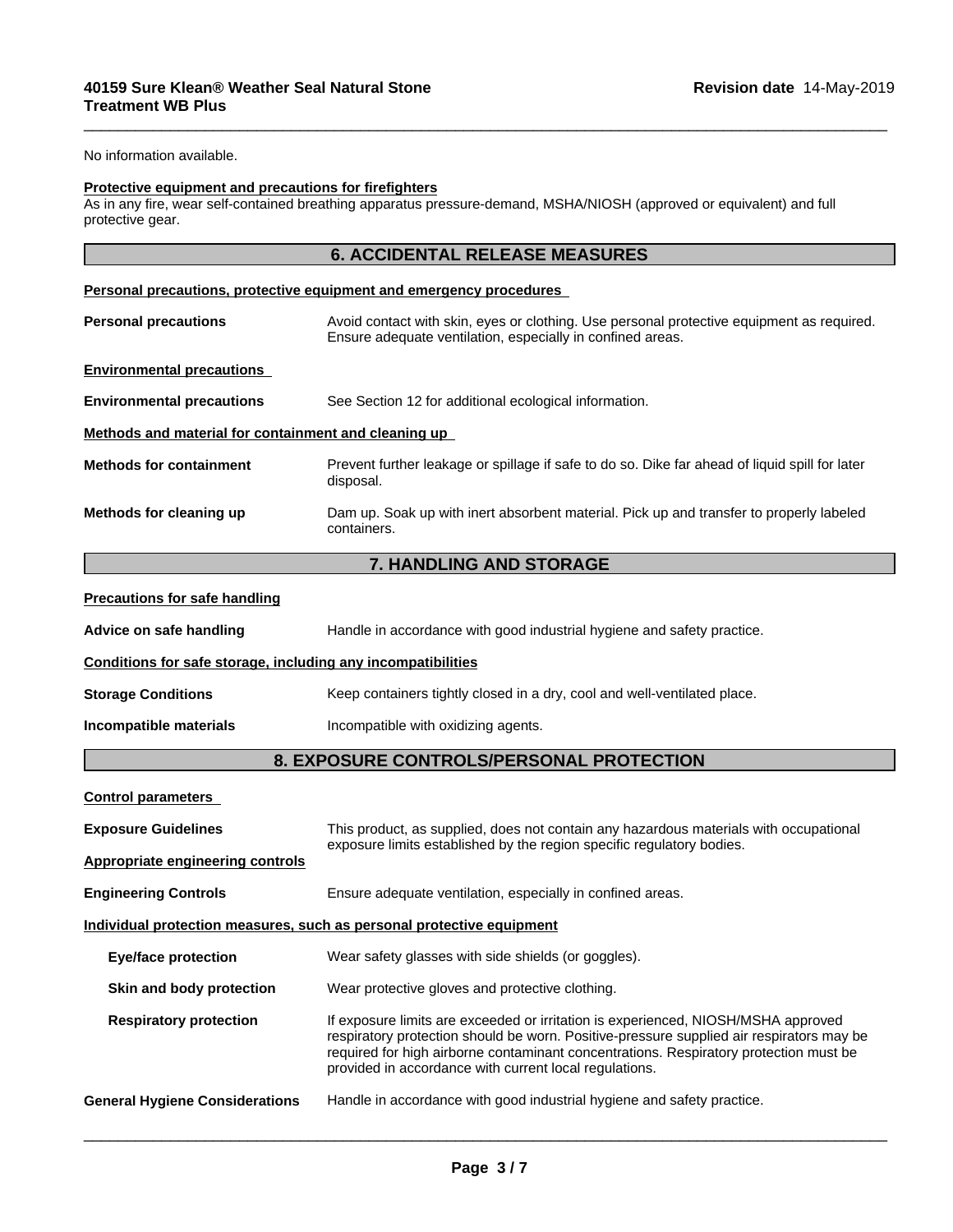## **9. PHYSICAL AND CHEMICAL PROPERTIES**

 $\overline{\phantom{a}}$  ,  $\overline{\phantom{a}}$  ,  $\overline{\phantom{a}}$  ,  $\overline{\phantom{a}}$  ,  $\overline{\phantom{a}}$  ,  $\overline{\phantom{a}}$  ,  $\overline{\phantom{a}}$  ,  $\overline{\phantom{a}}$  ,  $\overline{\phantom{a}}$  ,  $\overline{\phantom{a}}$  ,  $\overline{\phantom{a}}$  ,  $\overline{\phantom{a}}$  ,  $\overline{\phantom{a}}$  ,  $\overline{\phantom{a}}$  ,  $\overline{\phantom{a}}$  ,  $\overline{\phantom{a}}$ 

#### **Information on basic physical and chemical properties**

| Remarks • Method<br>Values<br><b>Property</b><br>11.2<br>0 °C / 32 °F<br>Melting point / freezing point °F<br>No information available<br>Boiling point / boiling range<br>Not Applicable<br><b>Flash point</b><br>No information available<br><b>Evaporation rate</b> |
|------------------------------------------------------------------------------------------------------------------------------------------------------------------------------------------------------------------------------------------------------------------------|
|                                                                                                                                                                                                                                                                        |
|                                                                                                                                                                                                                                                                        |
|                                                                                                                                                                                                                                                                        |
|                                                                                                                                                                                                                                                                        |
|                                                                                                                                                                                                                                                                        |
| No information available<br>Flammability (solid, gas)                                                                                                                                                                                                                  |
| <b>Flammability Limit in Air</b>                                                                                                                                                                                                                                       |
| <b>Upper flammability limit:</b><br>No information available                                                                                                                                                                                                           |
| No information available<br>Lower flammability limit:                                                                                                                                                                                                                  |
| No information available<br>Vapor pressure                                                                                                                                                                                                                             |
| No information available<br>Vapor density                                                                                                                                                                                                                              |
| <b>Specific gravity</b><br>1.04                                                                                                                                                                                                                                        |
| Soluble in water<br><b>Water solubility</b>                                                                                                                                                                                                                            |
| No information available<br>Solubility in other solvents                                                                                                                                                                                                               |
| <b>Partition coefficient</b><br>No information available                                                                                                                                                                                                               |
| No information available<br><b>Autoignition temperature</b>                                                                                                                                                                                                            |
| No information available<br><b>Decomposition temperature</b>                                                                                                                                                                                                           |
| No information available<br><b>Kinematic viscosity</b>                                                                                                                                                                                                                 |
| No information available<br><b>Dynamic viscosity</b>                                                                                                                                                                                                                   |

## **10. STABILITY AND REACTIVITY**

## **Reactivity**

No data available

#### **Chemical stability**

Stable under recommended storage conditions.

## **Possibility of hazardous reactions**

None under normal processing.

#### **Conditions to avoid**

None known based on information supplied.

## **Incompatible materials**

Incompatible with oxidizing agents.

#### **Hazardous decomposition products**

Acetic acid. silicon dioxide. Carbon dioxide (CO2). Carbon monoxide. Hazardous combustion products.

## **11. TOXICOLOGICAL INFORMATION**

 $\overline{\phantom{a}}$  ,  $\overline{\phantom{a}}$  ,  $\overline{\phantom{a}}$  ,  $\overline{\phantom{a}}$  ,  $\overline{\phantom{a}}$  ,  $\overline{\phantom{a}}$  ,  $\overline{\phantom{a}}$  ,  $\overline{\phantom{a}}$  ,  $\overline{\phantom{a}}$  ,  $\overline{\phantom{a}}$  ,  $\overline{\phantom{a}}$  ,  $\overline{\phantom{a}}$  ,  $\overline{\phantom{a}}$  ,  $\overline{\phantom{a}}$  ,  $\overline{\phantom{a}}$  ,  $\overline{\phantom{a}}$ 

## **Information on likely routes of exposure**

**Product Information** May cause irritation

**Inhalation Avoid breathing vapors or mists.** 

**Page 4 / 7**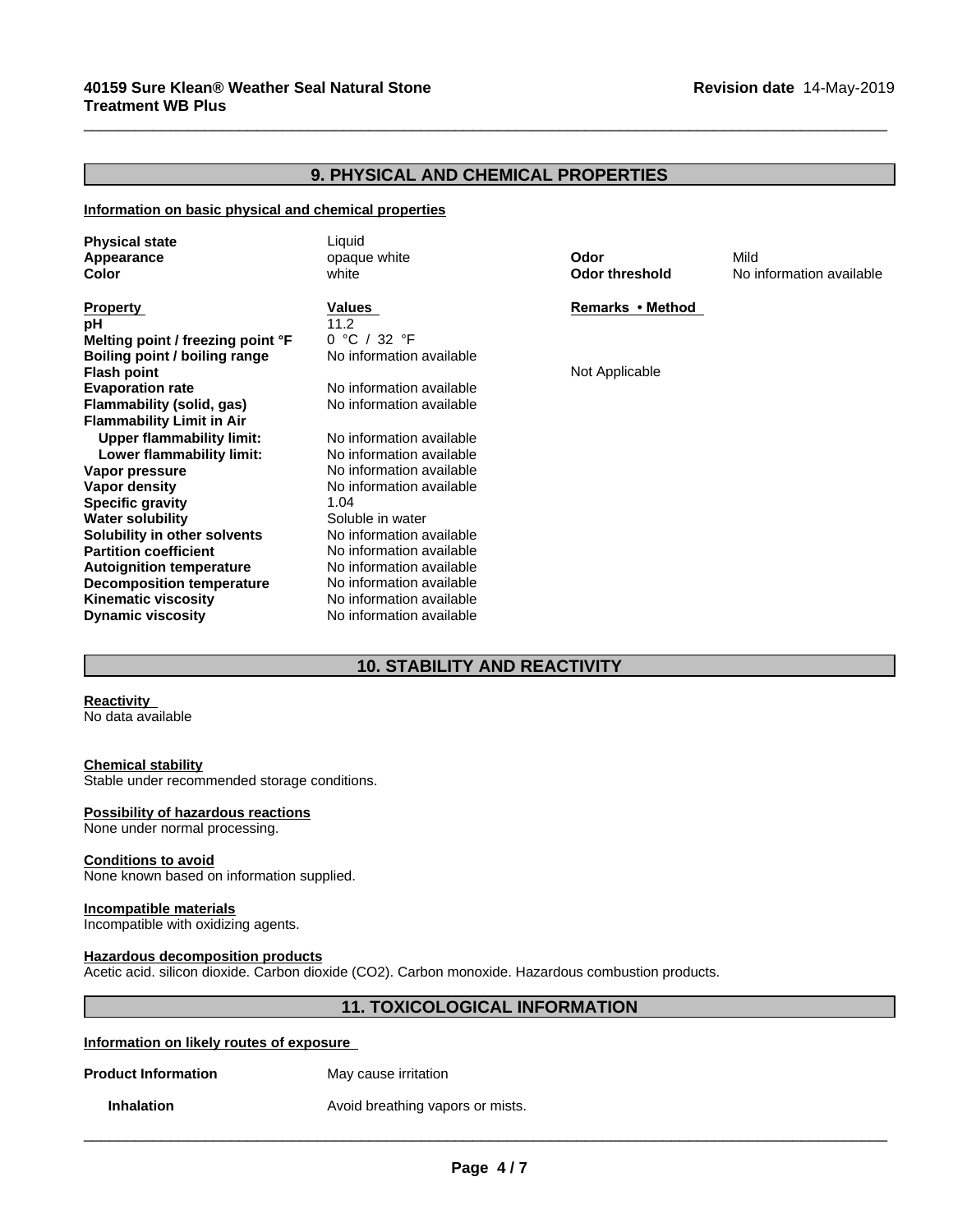## **40159 Sure Klean® Weather Seal Natural Stone Treatment WB Plus**

| Eye contact         | Avoid contact with eyes. |
|---------------------|--------------------------|
| <b>Skin Contact</b> | Avoid contact with skin. |
| Ingestion           | Do not taste or swallow. |

#### **Component Information**

| Chemical name                 | LD50/Oral            | LD50/Dermal                          | <b>Inhalation LC50</b>            |
|-------------------------------|----------------------|--------------------------------------|-----------------------------------|
| Water                         | > 90 mL/kg (Rat)     |                                      |                                   |
| 7732-18-5                     |                      |                                      |                                   |
| octamethyl cyclotetrasiloxane | $= 1540$ mg/kg (Rat) | $\geq$ 2400 mg/kg (Rat) > 4640 mg/kg | $>$ 12.7 mg/kg (Rat) 4 h $>$ 17.6 |
| 556-67-2                      |                      | ( Rabbit ) = 794 uL/kɑ (<br>(Rabbit) | (Rat)1 h<br>ma/L                  |

 $\overline{\phantom{a}}$  ,  $\overline{\phantom{a}}$  ,  $\overline{\phantom{a}}$  ,  $\overline{\phantom{a}}$  ,  $\overline{\phantom{a}}$  ,  $\overline{\phantom{a}}$  ,  $\overline{\phantom{a}}$  ,  $\overline{\phantom{a}}$  ,  $\overline{\phantom{a}}$  ,  $\overline{\phantom{a}}$  ,  $\overline{\phantom{a}}$  ,  $\overline{\phantom{a}}$  ,  $\overline{\phantom{a}}$  ,  $\overline{\phantom{a}}$  ,  $\overline{\phantom{a}}$  ,  $\overline{\phantom{a}}$ 

## **<u>Symptoms related to the physical, chemical and toxicological characteristics</u>**

**Symptoms** Causes eye irritation. May cause skin irritation.

## **Delayed and immediate effects as well as chronic effects from short and long-term exposure**

| <b>Sensitization</b>            | No information available.                 |
|---------------------------------|-------------------------------------------|
| Germ cell mutagenicity          | No information available.                 |
| Carcinogenicity                 | No information available.                 |
| <b>Reproductive toxicity</b>    | May damage fertility or the unborn child. |
| <b>STOT - single exposure</b>   | No information available.                 |
| <b>STOT - repeated exposure</b> | No information available.                 |
| <b>Aspiration hazard</b>        | No information available.                 |

## **Numerical measures of toxicity - Product Information**

| Unknown acute toxicity | 14% of the mixture consists of ingredient(s) of unknown toxicity              |
|------------------------|-------------------------------------------------------------------------------|
|                        | The following values are calculated based on chapter 3.1 of the GHS document. |
| ATEmix (oral)          | 34361 mg/kg                                                                   |
| ATEmix (dermal)        | 85902 mg/kg mg/l                                                              |

## **12. ECOLOGICAL INFORMATION**

## **Ecotoxicity**

| <b>Chemical name</b>                         | Algae/aguatic plants | Fish                                                                                      | Toxicitv to<br>microorganisms | Crustacea                             |
|----------------------------------------------|----------------------|-------------------------------------------------------------------------------------------|-------------------------------|---------------------------------------|
| octamethyl<br>cyclotetrasiloxane<br>556-67-2 |                      | 500: 96 h Brachydanio rerio l<br>ma/L LC50 1000: 96 h<br>Lepomis macrochirus mg/L<br>LC50 |                               | 25.2: 24 h Daphnia magna<br>ma/L EC50 |

## **Persistence and degradability**

No information available.

#### **Bioaccumulation**

No information available.

| hemical nameٽ                 | $- - -$<br><b>Partition coefficient</b> |
|-------------------------------|-----------------------------------------|
| octamethyl cyclotetrasiloxane | $\mathsf{v}$ .                          |
| 556-67-2                      |                                         |

**Other adverse effects** No information available

## **13. DISPOSAL CONSIDERATIONS**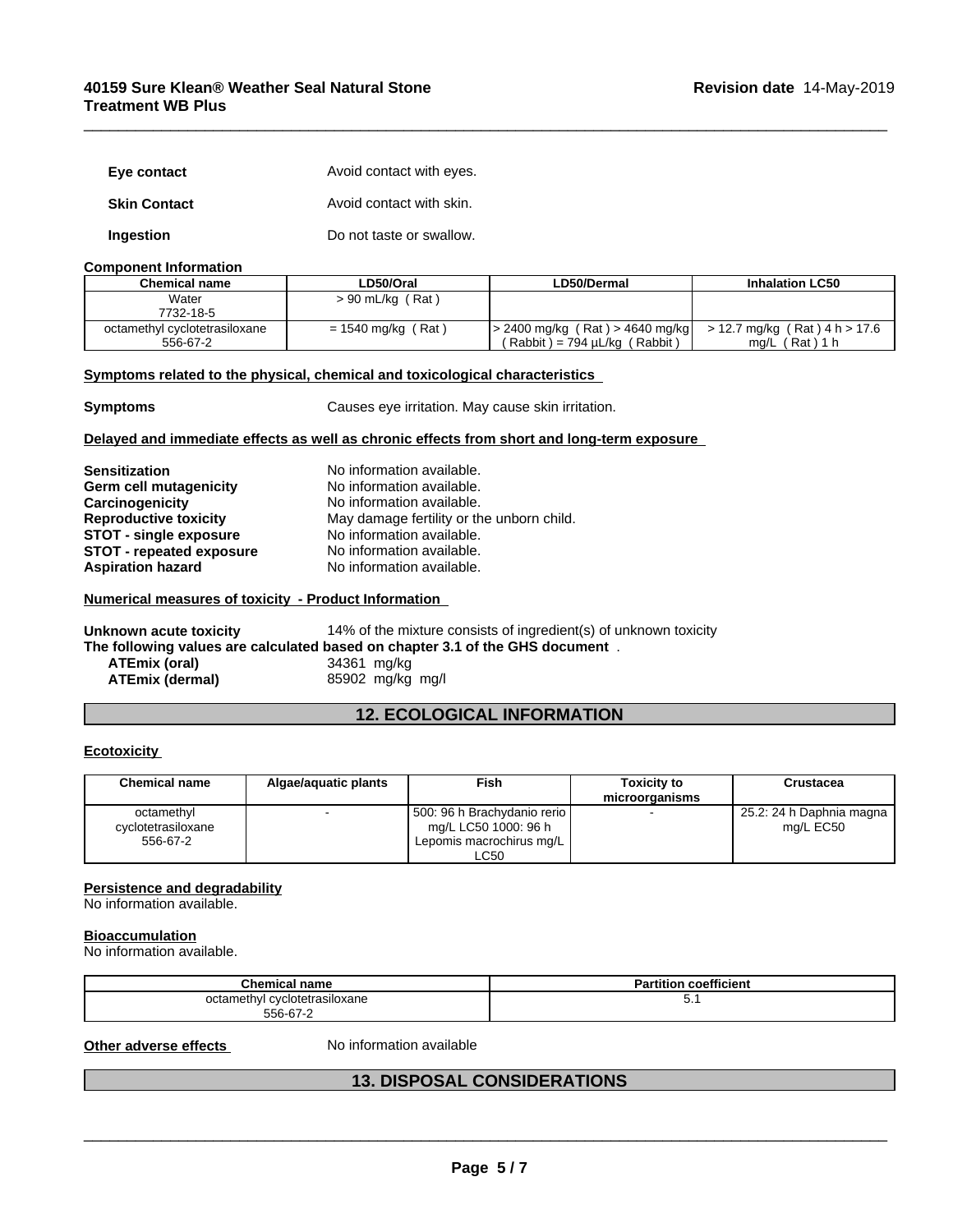| Waste treatment methods       |                                                                                                        |
|-------------------------------|--------------------------------------------------------------------------------------------------------|
| <b>Disposal of wastes</b>     | Disposal should be in accordance with applicable regional, national and local laws and<br>regulations. |
| <b>Contaminated packaging</b> | Do not reuse container.                                                                                |

 $\overline{\phantom{a}}$  ,  $\overline{\phantom{a}}$  ,  $\overline{\phantom{a}}$  ,  $\overline{\phantom{a}}$  ,  $\overline{\phantom{a}}$  ,  $\overline{\phantom{a}}$  ,  $\overline{\phantom{a}}$  ,  $\overline{\phantom{a}}$  ,  $\overline{\phantom{a}}$  ,  $\overline{\phantom{a}}$  ,  $\overline{\phantom{a}}$  ,  $\overline{\phantom{a}}$  ,  $\overline{\phantom{a}}$  ,  $\overline{\phantom{a}}$  ,  $\overline{\phantom{a}}$  ,  $\overline{\phantom{a}}$ 

## **14. TRANSPORT INFORMATION**

**DOT** Not Regulated for all modes of transportation.

**IATA** 

**IMDG** 

## **15. REGULATORY INFORMATION**

| International Inventories |          |
|---------------------------|----------|
| <b>TSCA</b>               | Complies |
| <b>DSL/NDSL</b>           | Complies |
| والممتمدما                |          |

 **Legend:**   *TSCA - United States Toxic Substances Control Act Section 8(b) Inventory DSL/NDSL - Canadian Domestic Substances List/Non-Domestic Substances List*

## **US Federal Regulations**

## **SARA 313**

Section 313 of Title III of the Superfund Amendments and Reauthorization Act of 1986 (SARA). This product does not contain any chemicals which are subject to the reporting requirements of the Act and Title 40 of the Code of Federal Regulations, Part 372

| SARA 311/312 Hazard Categories    |     |  |
|-----------------------------------|-----|--|
| Acute health hazard               | Yes |  |
| <b>Chronic Health Hazard</b>      | No  |  |
| Fire hazard                       | No  |  |
| Sudden release of pressure hazard | No  |  |
| <b>Reactive Hazard</b>            | No  |  |

#### **CWA** (Clean Water Act)

This product does not contain any substances regulated as pollutants pursuant to the Clean Water Act (40 CFR 122.21 and 40 CFR 122.42)

#### **CERCLA**

This material, as supplied, does not contain any substances regulated as hazardous substances under the Comprehensive Environmental Response Compensation and Liability Act (CERCLA) (40 CFR 302) or the Superfund Amendments and Reauthorization Act (SARA) (40 CFR 355). There may be specific reporting requirements at the local, regional, or state level pertaining to releases of this material

## **US State Regulations**

## **California Proposition 65**